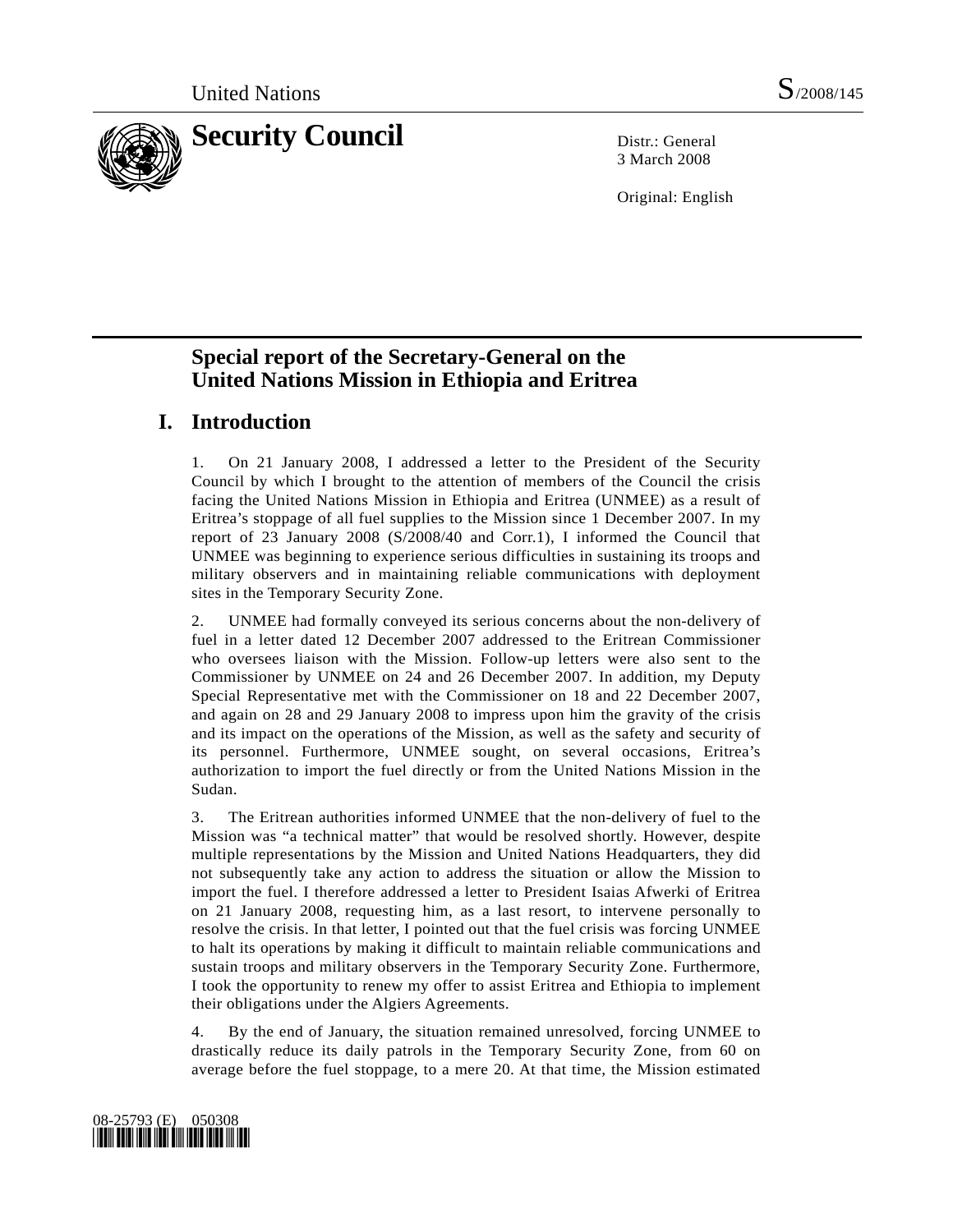that, if it maintained that minimum level of operations without replenishing its dwindling stocks, the available fuel would be completely exhausted by the end of March 2008.

5. As the crisis remained unresolved when I met with Prime Minister Meles Zenawi of Ethiopia in Addis Ababa on 31 January, on the margins of the African Union Summit, I conveyed my deep concern about the situation facing UNMEE and informed him that if the fuel supplies were not resumed immediately, the Mission would be forced to halt its operations and relocate from Eritrea. I sought the Prime Minister's agreement to temporarily relocate UNMEE Eritrea-based personnel and equipment to Ethiopia, pending a resolution of the difficulties created by the fuel crisis and a decision of the Security Council on the future direction of the Mission. The Prime Minister agreed, in principle, to my request and indicated to me that the longer-term presence of relocated personnel from UNMEE would require further discussion.

6. As the situation had become untenable for UNMEE, and especially for the peacekeepers deployed in remote areas of the Temporary Security Zone, I sent a further letter to the President of the Security Council on 1 February 2008 (S/2008/66). In that letter, I informed the President of the Council that if the Eritrean authorities did not resume the fuel supplies by 6 February 2008, I would be compelled to instruct UNMEE to begin relocating the Mission's personnel and equipment from Eritrea in order to avoid total immobilization of the Mission, which would endanger the safety and security of United Nations personnel. I also informed the Council that the Department of Peacekeeping Operations would immediately send a technical assessment mission to Eritrea and Ethiopia to discuss ways of addressing the crisis, assist UNMEE to finalize an emergency relocation plan and seek its views, as well as those of the Eritrean and Ethiopian authorities, on the future direction of the Mission.

### **II. Emergency relocation of UNMEE**

7. The technical assessment mission, which comprised participants from relevant offices of the Departments of Peacekeeping Operations, Field Support and Safety and Security, travelled to Addis Ababa from 6 to 11 February. The technical assessment mission was not able to travel to Eritrea because the Eritrean authorities, without providing any reason, cancelled the visas which had been issued to the participants a day earlier. However, the Secretariat addressed a note verbale to the Permanent Mission of Eritrea to the United Nations on 8 February, informing the Government of Eritrea of the decision to relocate the Mission's personnel and requesting the Government to extend the necessary cooperation to UNMEE.

8. The technical assessment mission assisted UNMEE in finalizing its emergency relocation plan and held productive discussions on the plan, as well as on the future direction of UNMEE, with senior officials from the Ethiopian Ministry of Foreign Affairs, the Chief of General Staff of the Ethiopian Armed Forces and commanders of the military regions adjacent to the border area, and the Minister of State for Foreign Affairs. On 9 February, the team visited some of the sites proposed for the relocation of the Mission, to assess their suitability to receive the relocating personnel and equipment. The team also attended a briefing organized by UNMEE for ambassadors from members of the Security Council and troop-contributing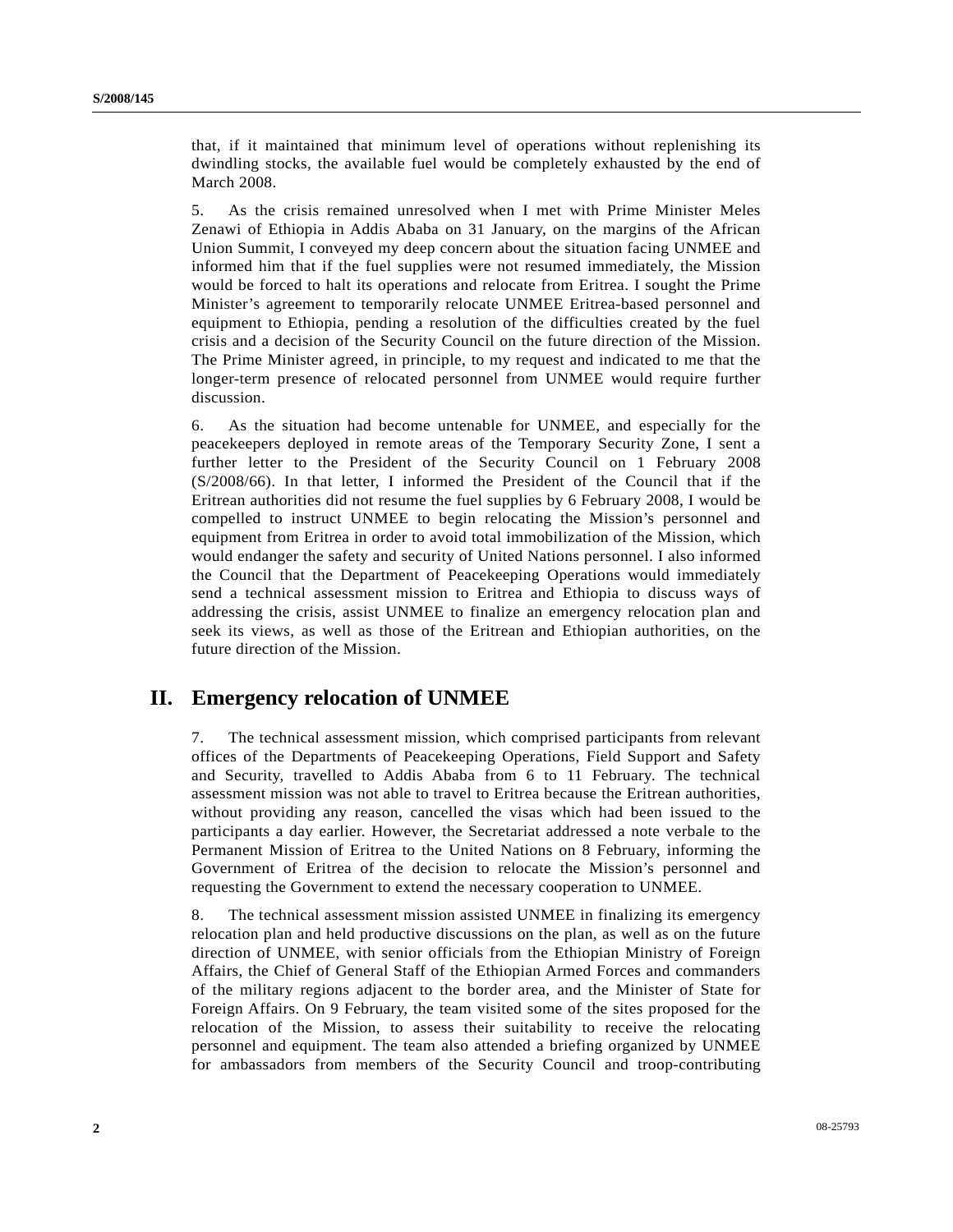countries accredited to Ethiopia, and participated in a videoconference with UNMEE senior management based in Asmara and the United Nations Development Programme Resident Representative and Resident Coordinator for Eritrea, to discuss the relocation arrangements.

9. The emergency relocation plan of UNMEE was discussed and agreed to between UNMEE, the technical assessment mission and Ethiopia's Ministry of Defence on 10 February. The plan provided for the cross-border movement of a total of 1,375 military personnel and their equipment from the Temporary Security Zone, to regroup at five sites in Ethiopia (Adigrat, Axum, Axum/Adwa area, Mekele and Manda). The personnel consisted of units from Sector Centre (the Indian Battalion, the Indian Construction Company and the Kenyan Guard Company); a company of the Indian Battalion deployed in Subsector East; units from Sector West (the Jordanian Battalion, the Kenyan Demining Unit and some members of the Indian Engineering Construction Company); as well as units from Asmara (the Jordanian Level II Hospital, UNMEE Forward Force Headquarters, the Jordanian Military Police Platoon and the Kenyan Guard Company). The relocation sites were selected on the basis of the availability of facilities and water, and proximity to the areas being vacated by those units.

10. The Mission's 115 military observers relocating from the Temporary Security Zone were to be distributed to three of the above relocation sites and later sent on leave, pending a resolution of the crisis. Some of the 150 UNMEE international civilian staff serving in Eritrea were to be assigned to UNMEE headquarters in Addis Ababa and the sites identified above, on a needs basis, while some 60 personnel, including the Deputy Special Representative and the Chief of Mission Support, would remain in Asmara as long as possible for essential liaison purposes and to finalize the inventory of equipment that would be left behind. Non-essential staff could be considered for temporary reassignment to other Missions, such as the African Union-United Nations Hybrid Operation in Darfur (UNAMID) and the United Nations Mission in the Central African Republic (MINURCAT). A total of 15 UNMEE international staff from the Mine Action Coordination Centre, as well as some 50 international contractor personnel, were to relocate to Addis Ababa and Adigrat.

11. The Ethiopian authorities agreed to host the relocated personnel and equipment on the understanding that the personnel would stay in Ethiopia for a limited time, pending a decision of the Security Council on the future direction of UNMEE; the relocated military personnel would remain on administrative, rather than operational status, and would be separate from the troops and military observers already deployed on the Ethiopian side; and the existing status-of-forces agreement between the United Nations and Ethiopia would cover all relocated UNMEE equipment and personnel.

12. The Ethiopian authorities also requested that the Security Council formally confirm that the Temporary Security Zone and adjacent areas would remain the UNMEE area of operations. They welcomed the statement issued by my spokesperson on 5 February 2008 clarifying that the forced temporary relocation of the Mission was without prejudice to the provisions of the Agreement on Cessation of Hostilities of 18 June 2000, including the integrity of the Temporary Security Zone.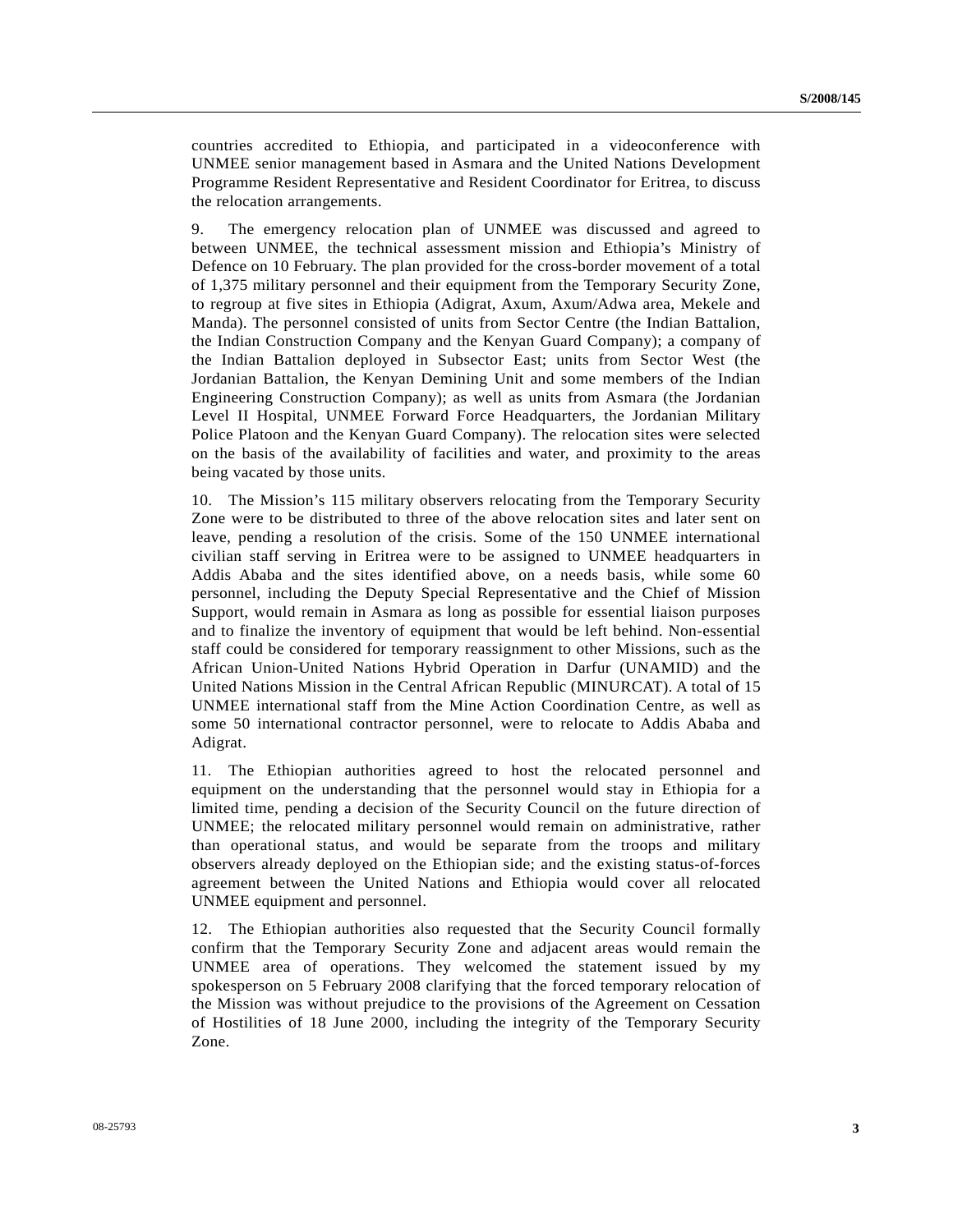13. However, the planned ground relocation to Ethiopia had to be abandoned owing to the lack of cooperation of the Eritrean authorities. The movement of small advance parties started on 11 February. An advance unit of the Indian Battalion carrying equipment in five vehicles was allowed to cross the border on 11 February. However, on 12 February, vehicles of the Mine Action Coordination Centre were stopped by soldiers of the Eritrean Defence Forces in Sector Centre, and two vehicles of the Indian Battalion were also prevented from crossing the border in Subsector East. The Mine Action Coordination Centre vehicles were allowed to cross the border on 13 February. In one case, on 14 February, UNMEE personnel from the Kenyan Demining Company were threatened and their equipment seized. The equipment was returned on 15 February. In all, since the beginning of the movement of UNMEE advance units on 11 February, no more than six vehicles were allowed by the Eritrean authorities to cross into Ethiopia.

14. On 15 February, the commercial company that distributes food rations to UNMEE informed the Mission that it would not be able to distribute the following week's rations as its subcontracted Eritrean company had stated that it had no vehicles "to do business for UNMEE". The Department of Field Support immediately raised the issue with the Permanent Representative of Eritrea to the United Nations and informed him that some of the relocating contingents had only two days of emergency rations left. Later that day, the contractor delivered one month of rations to UNMEE in Asmara and, on the following day, UNMEE delivered the rations to the contingents.

15. Efforts by UNMEE to engage the Eritrean authorities to request them to facilitate the relocation to Ethiopia were unsuccessful. On 12 February, the Commissioner who oversees liaison with UNMEE met with my Deputy Special Representative to discuss the relocation plan. However, the Commissioner stated that he had no instructions to discuss the relocation arrangements because the exercise was based on a "unilateral decision" by the United Nations. The Secretariat met with the Permanent Representative of Eritrea to the United Nations on 13 and 15 February to convey the request to his Government to extend its full cooperation to UNMEE during the relocation. However, on 15 February the Ministry of Foreign Affairs of Eritrea issued a press statement which, among other things, asserted that "the Government of Eritrea cannot discuss or acquiesce to the temporary relocation or some other new arrangement that is at variance with provisions of the Algiers Peace Agreement".

16. On 14 and 15 February, the Secretariat briefed countries contributing troops to UNMEE on the unfolding developments. All troop-contributing countries considered the situation facing UNMEE and the measures imposed by the Eritrean authorities as unwarranted, untenable and unacceptable. They also demanded that the Government of Eritrea provide the fuel required for the relocation of the Mission and allow UNMEE peacekeepers to leave Eritrea with their equipment and in a dignified and orderly manner.

## **III. Regrouping of UNMEE in Asmara and Assab**

17. Given the obstruction encountered by UNMEE in conducting its temporary relocation across the border, the Mission was compelled to activate an alternative contingency plan, under which personnel and equipment from the Temporary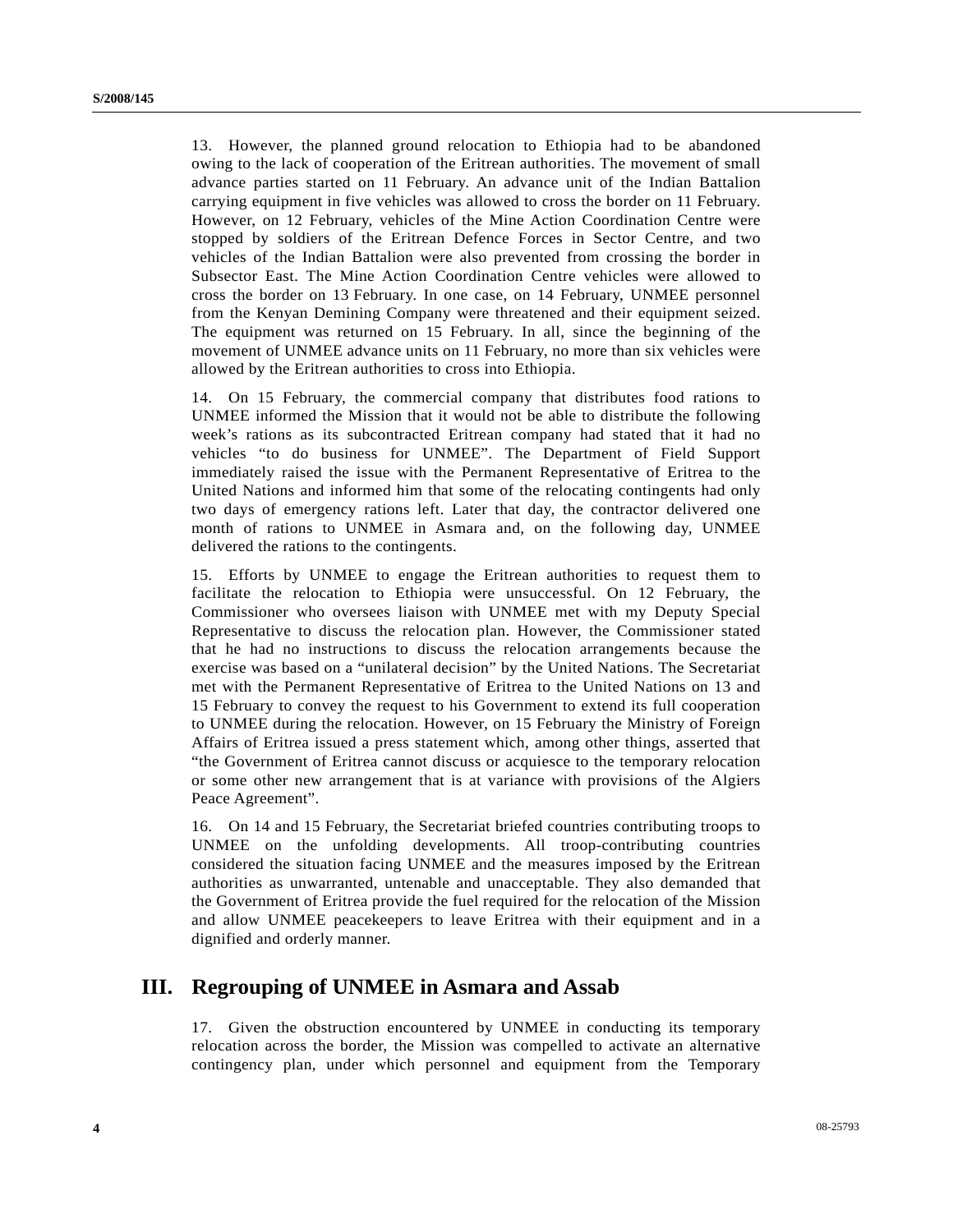Security Zone have regrouped in Asmara and Assab. The movement of personnel and equipment to Asmara under this plan started on 17 February. A number of serious incidents during which Eritrean Defence Forces soldiers prevented the movement of UNMEE personnel and equipment have since occurred. On 17 February, in Sector West, Eritrean Defence Forces soldiers blocked the movement of two UNMEE trucks from transporting four armoured personnel carriers of the Jordanian contingent at Om Hajer. On the same day, in Subsector East, two vehicles from the Indian Battalion carrying five soldiers, as well as weapons and ammunition, from Point 74 to Assab were stopped at an Eritrean Defence Forces checkpoint and turned back.

18. Eritrean Defence Forces soldiers also seized fuel drums from a team of deminers from the UNMEE Mine Action Coordination Centre who were conducting assessments to clear the routes to be used for relocation from Sector West. The fuel was returned later that day. On 19 February, three Indian Battalion vehicles carrying eight soldiers, weapons, ammunition and administrative stores were blocked by Eritrean Defence Forces soldiers in Subsector East. Also, on that day, a convoy from the UNMEE Mine Action Coordination Centre carrying 18 mine-detecting dogs was held up at a checkpoint at Forto, in Sector Centre, but was eventually allowed to cross the border into Ethiopia. The Eritrean Defence Forces soldiers involved in blocking those movements informed UNMEE personnel that they had instructions from their headquarters not to allow loaded UNMEE vehicles to leave the Temporary Security Zone.

19. In a letter dated 20 February 2008 addressed to the President of the Security Council (S/2008/114), the Permanent Representative of Eritrea stated that, until 19 February, UNMEE had not informed the Eritrean authorities of its decision to regroup its personnel in Asmara. However, on 12 February my Deputy Special Representative did meet with the Acting Eritrean Commissioner in charge of liaison with UNMEE to discuss the relocation arrangements, but, as indicated earlier, the Commissioner maintained that he had no instructions to discuss the Mission's relocation. UNMEE also sent notes verbales to the Eritrean authorities on 15 and 18 February informing them of the status of the temporary relocation of personnel and equipment.

20. On 19 February, the Commissioner agreed to meet the Deputy Special Representative and informed him that the Government would allow the movement of the blocked personnel and equipment to Asmara. On 20 February, as Eritrean Defence Forces soldiers continued to prevent the relocation despite the positive message received from the Commissioner, UNMEE addressed a further note verbale to the Commissioner informing him of the difficulties the Mission was facing. On the same day, the previously blocked convoys were allowed to move to Asmara.

21. However, UNMEE has continued to encounter problems, including two incidents on 23 February, in Sector Centre, where Eritrean Defence Forces soldiers prevented a unit of the Indian Battalion from transporting fuel, and another incident on the same day, also in Sector Centre, when Eritrean Defence Forces soldiers prevented the transportation of equipment from the Indian Battalion post at Italian Fort. On 25 February, Eritrean Defence Forces soldiers also prevented six UNMEE trucks from moving to Camp Dunn to transport equipment for the Indian Battalion, and another incident occurred in the same area where two vehicles from the Indian Battalion were also prevented from travelling to Camp Dunn.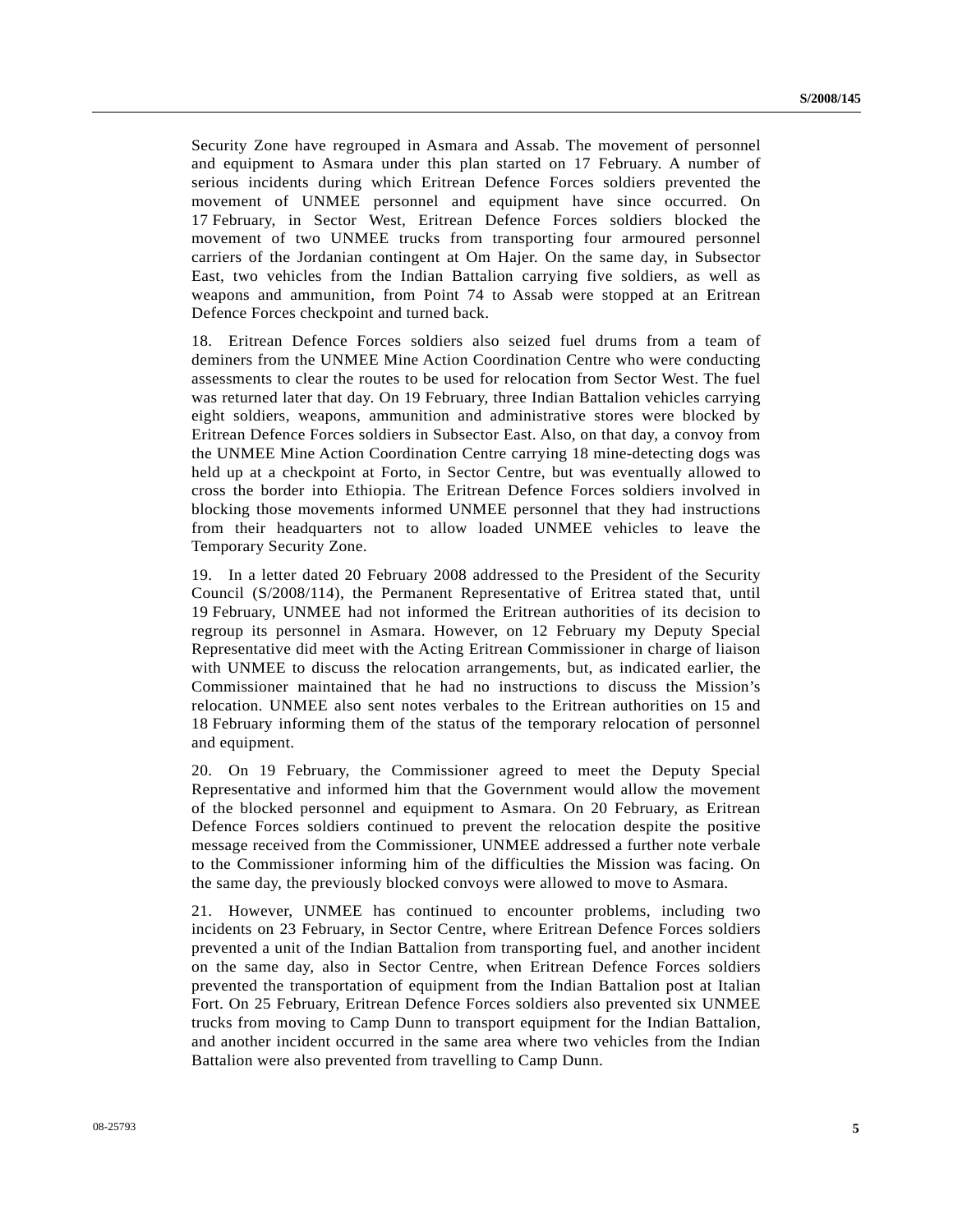22. All military units were given orders to carry as much of their equipment as the available fuel would allow. In that regard, the Secretariat has instructed the Mission to give priority to the movement of personnel; personal weapons; ammunition and weapons systems; sensitive equipment, such as communications gear and computers; contingent-owned equipment that is essential for the sustainment of the units; and high-value United Nations-owned equipment, in that order.

23. The Mission was further instructed to fully inventory all equipment and materiel not able to be relocated and to present those inventories to the Eritrean authorities with a communication conveying the expectation of the United Nations that the Government of Eritrea would safeguard that materiel until it could be safely removed. On 22 February, UNMEE sent a note verbale to the Eritrean authorities informing them about the United Nations equipment that would be left at the vacated sites and requesting their cooperation in the safekeeping of the equipment, given the temporary nature of the relocation. A meeting was also held with the Eritrean Commissioner on 22 February to discuss the matter. However, the Commissioner stated that since UNMEE had "unilaterally" decided to relocate from the Temporary Security Zone, Eritrea should not be held responsible for any items left behind during the relocation.

24. As of 26 February, the number of personnel relocated from the Temporary Security Zone to Asmara from Sector West and Sector Centre was as follows: Jordanian Battalion: 353 out of 491 (the total strength of the Jordanian contingent is 498, with 7 deployed on the Ethiopian side); Indian Battalion: 196 out of 353 (the total strength of the Indian Battalion is 600, with 150 in Adigrat, on the Ethiopian side); Kenyan Demining Company: 36 out of 40; Indian Construction Company: 4 out of 15; and 92 out of 109 military observers. In Subsector East, the number of personnel regrouped at Assab from various isolated sites is as follows: a total of 101 troops from the Indian Battalion and the Indian Construction Company, as well as 11 military observers from various countries. The personnel regrouped at Assab will not relocate to Asmara as Assab has a seaport and airport that would be used to repatriate the personnel and equipment.

25. The Secretariat addressed a note verbale to the Permanent Mission of Eritrea on 22 February, requesting the Government of Eritrea to reconsider its position, resume fuel supplies to UNMEE, lift all restrictions against the Mission, and allow UNMEE to carry on with its mandate. To date the Eritrean authorities have not responded to that request.

26. Meanwhile, the military personnel deployed on the Ethiopian side have not been affected by the fuel crisis and continue to perform their mandated tasks. These personnel consist of a unit from the Jordanian Battalion deployed at Humera, the Indian Battalion Sector Headquarters at Adigrat, an aviation unit from Uruguay, a Kenyan Guard Company deployed at the UNMEE headquarters in Addis Ababa, as well as military observers deployed at seven team sites.

### **IV. Observations**

27. The original plan to relocate the Eritrea-based UNMEE personnel and equipment to Ethiopia had envisaged that the relocated personnel would remain in Ethiopia for a limited duration pending the resolution of the fuel crisis, failing which the Security Council would decide on the future of the Mission. The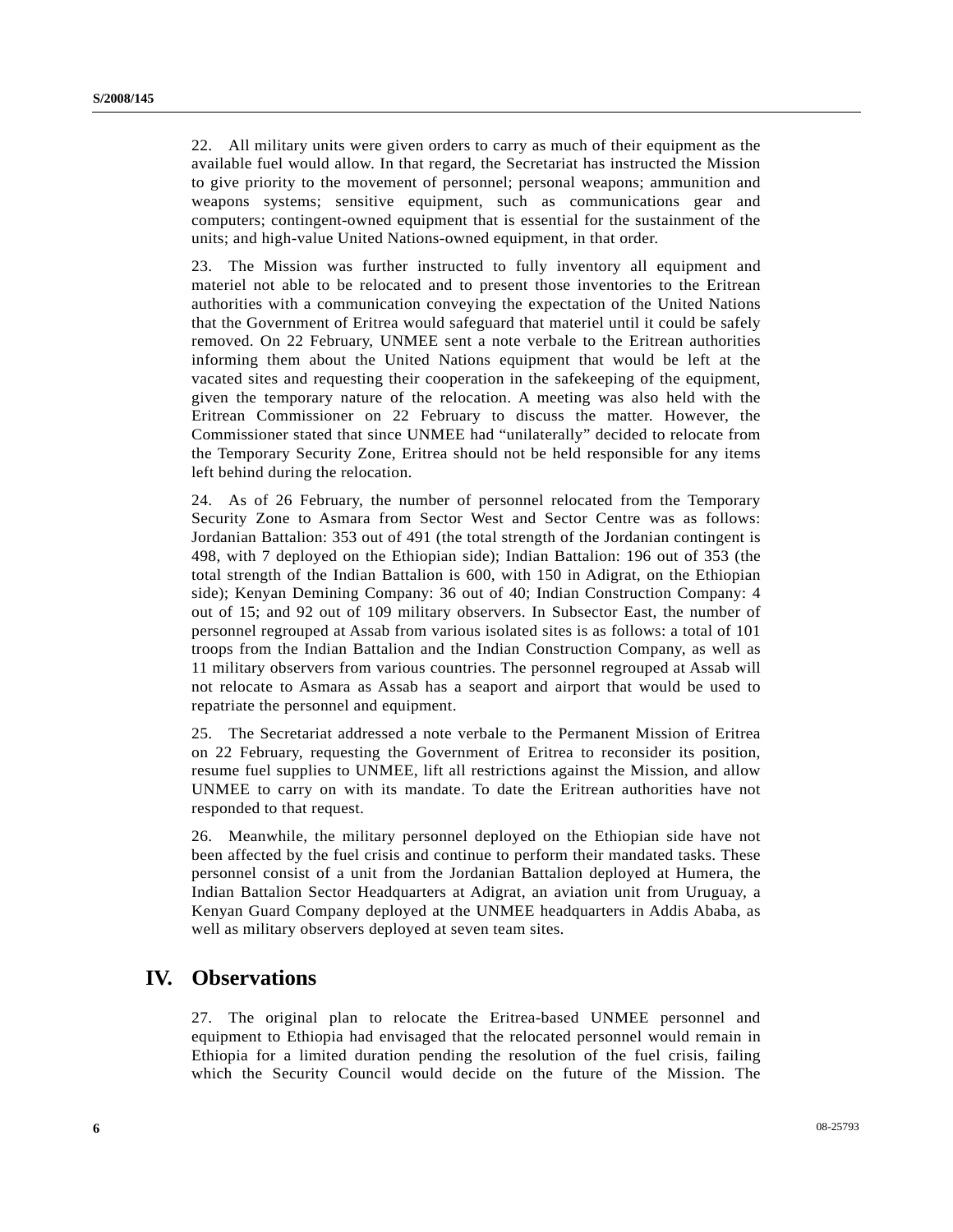regrouping in Asmara and Assab under an alternative contingency plan, however, poses some unforeseen challenges. There are no adequate facilities in Asmara and Assab for an extended stay of the troops. Indeed, the relocated military personnel and their equipment are being accommodated in substandard, congested, ad hoc facilities at three adjacent locations in Asmara (the former staff officers' camp, former transit camp and current Kenyan Camp).

28. A further relocation from Asmara and Assab to the originally designated sites in Ethiopia would be a lengthy and complex exercise. While the Mission's personnel can fly out of Asmara and Assab to Ethiopia in a relatively short period of time, it would take up to three months to relocate the equipment from Asmara by road to Massawa Port, ship it to Djibouti and then transport it by road again to the five designated relocation sites in Ethiopia.

29. In the light of these circumstances, I have given UNMEE instructions to begin the process of relocating the military personnel that have regrouped in Asmara and Assab to their home countries, pending a final decision by the Security Council on the future of UNMEE. The necessary personnel from the Indian, Jordanian and Kenyan Contingents would remain in Asmara as a rear party to secure the contingent-owned equipment and facilitate its transportation by road and sea as and when a decision has been taken. With regard to the relocated military observers, those who are soon to complete their tour of duty will be repatriated immediately while the remainder will be reassigned to Ethiopia to replace their colleagues who are due for rotation.

30. In addition, as envisaged in the original plan, some 60 international civilian personnel, including the Deputy Special Representative and the Chief of Mission Support, would also remain in Asmara for essential liaison purposes and to inventory the equipment that will be left behind. The military and civilian personnel deployed on the Ethiopian side would remain in their positions until the Security Council has decided on the future of UNMEE.

31. The restrictions imposed by the Eritrean authorities on UNMEE are unacceptable and in breach of the fundamental principles of peacekeeping. They also bear serious implications for the safety and security of peacekeepers deployed elsewhere. As a party to the Agreement on Cessation of Hostilities, under which the two countries invited the United Nations to deploy peacekeepers on their territory, Eritrea has an obligation to treat the peacekeepers with respect and dignity, and to guarantee their safety and security, as well as their right to move freely and perform their mandated tasks without any restrictions.

32. In view of the untenable situation Eritrea has placed UNMEE in, it is vital to relocate the Mission's personnel there to sustainable locations. The present report serves to inform the Security Council of these steps. Once the relocation outlined in this report is complete, I intend to submit to the Council a further report providing options and recommendations for any future United Nations peacekeeping presence in the area.

33. It bears recalling that the crisis takes place in a context in which there remain a number of fundamental political and legal issues at the centre of the dispute between Ethiopia and Eritrea, including the implementation of the decisions of the Eritrea-Ethiopia Boundary Commission. If left unresolved, these issues will remain a source of tension in the border area and will continue to pose an inherent danger of